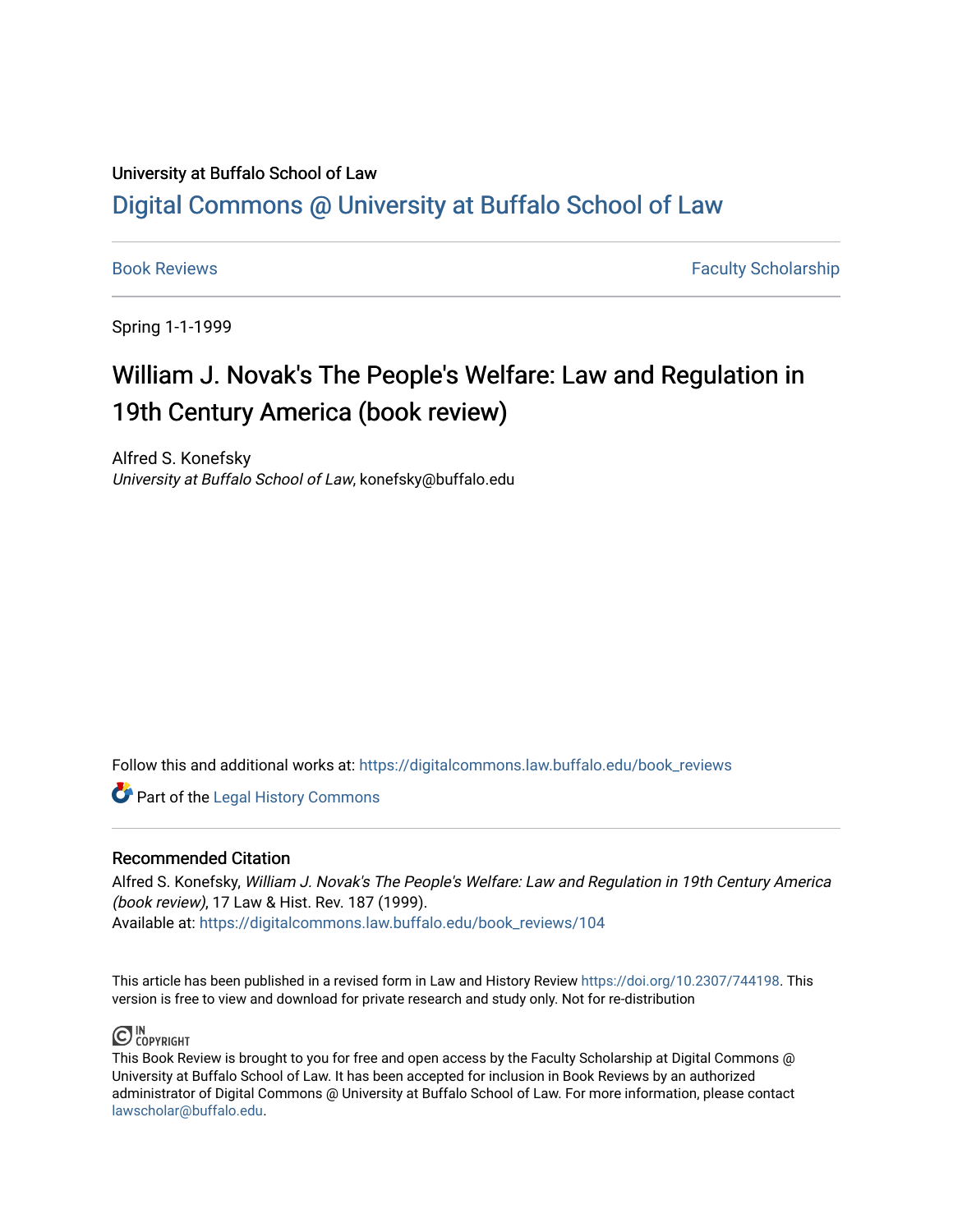Book Reviews 187

William **J.** Novak, *The People's Welfare: Law and Regulation in Nineteenth-Century America,* Chapel **Hill:** University of North Carolina Press, 1996. Pp. x + 396. \$55.00 cloth (ISBN 0-8078-2282-2), \$19.95 paper (ISBN 0-8078- 4611-2).

William **J.** Novak has written a book at once ambitious and audacious that proposes a counterrevolution of sorts in our understanding of American law from the aftermath of the Revolution to the aftermath of the Civil War. His theory is disarmingly simple: American society during this period was highly regulated by public and private law, and was not a laissez-faire society free from constraints on individual activity.

9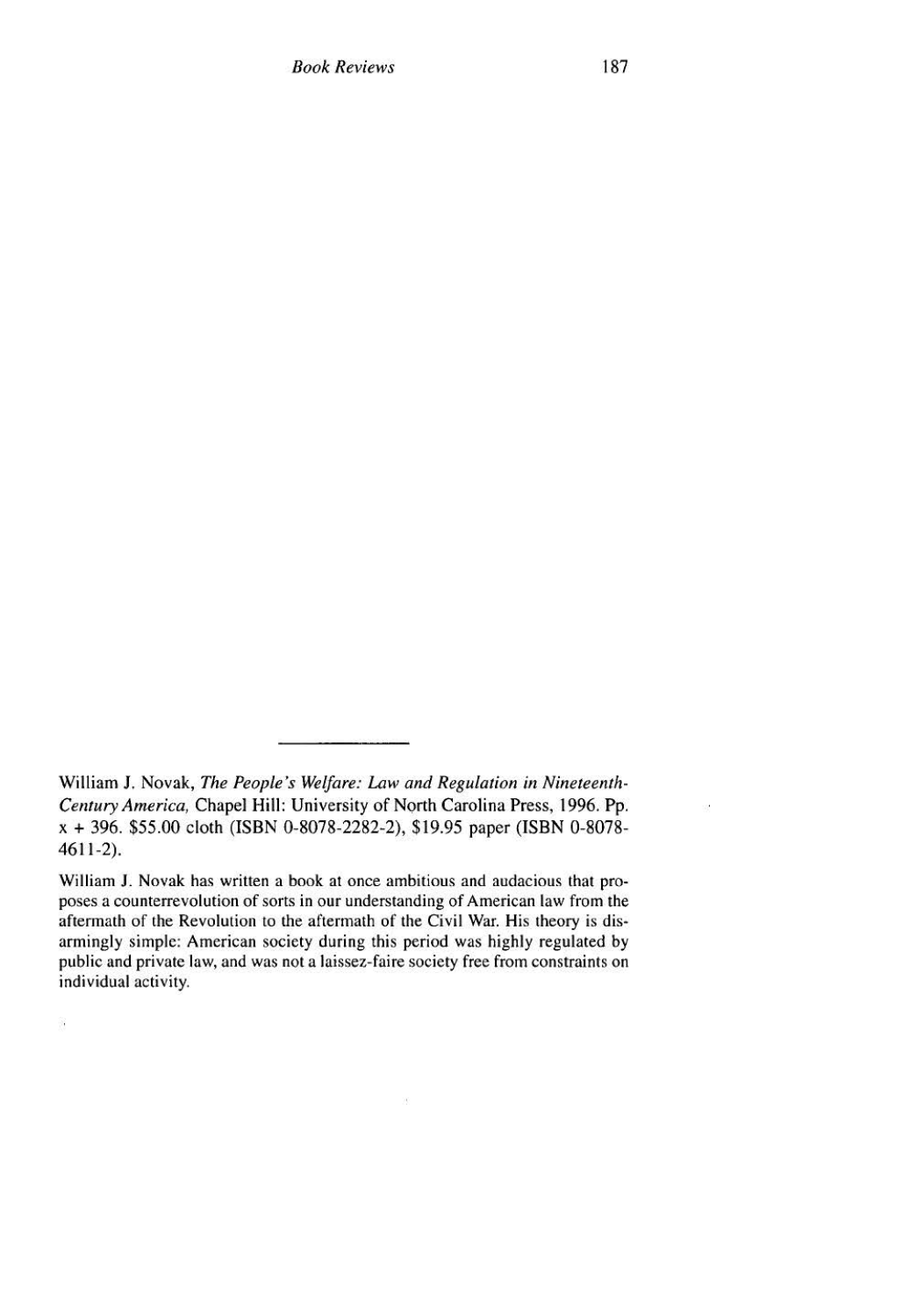#### 188 *Law and History Review,* Spring 1999

In seeking to correct the conventional interpretations about the organization, structure, and operation of law in American life, Novak counters four persistent "myths" about nineteenth-century America: statelessness, liberal individualism, the great transformation, and American exceptionalism. In their place, Novak substitutes the concept of a "well-regulated society," stressing governance and police. Governance is based on traditions and principles honed by ideas organized around notions of public spirit, local self-government, civil liberty (a liberty never absolute), and law (particularly, a *common* law). Novak argues that there is an additional "myth of American liberty" that needs to be reexamined. He claims that "the storied history of liberty in the United States, with its vaunted rhetoric of unprecedented rights of property, contract, mobility, privacy, and bodily integrity, was built directly upon a strong and consistent willingness to employ the full, coercive, and regulatory powers of law and government. The public conditions of private freedom remain the great problem of American governmental and legal history" ( 17).

The cornerstones of the limitations of freedom are found in an opening chapter on "the common law vision of a well-regulated society." Novak rejects concepts of law rooted in liberal constitutionalism's insistence on protecting individual autonomy from state activity and legal instrumentalism's assertion of a reflexive and functional, if not reductionist, legal system. Instead, Novak posits a common law derived from consent, history, experience, accommodation, and public spirit, and located in a pragmatic methodology focusing on man's experience as a social being in a society founded on relative and relational rights. As a result, the common law's emphasis was on "an overall concern with the people's welfare obtainable within a well-regulated society" (26). In fact, the commitment to this vision can be measured by the invocation of two familiar common law maxims crucial to the implementation of social order: *salus populi suprema lex est* (the welfare of the people is the supreme law), and *sic utere tuo ut alienum non laedas* (use your own so as not to injure another). Both maxims informed public and private nuisance law. According to Novak, "the end of this rule of common law and the crowning achievement of this whole body of thought was good governance in a well-regulated society: laws were tools of regulation; regulation was the condition for social order and the pursuit of the people's welfare; social order and the people's welfare were the primary objects of governance" (42).

In order to illustrate the details of this well-regulated society, Novak provides examples in five chapters, each representing a separate category of public limitations of private activity: public safety (fire and gunpowder regulations); public economy (product licensing, the creation and maintenance of public, urban marketplace sites, and corporations-Richard Posner and Richard Epstein might want to read this chapter, if not the book); public ways (roadway, riverway, and port regulations); public morality (disorderly houses, bawdy houses, and various types of liquor regulations); and public health (medical police, quarantines, and offensive or noxious trades). In each of the chapters the lesson is clear: absolute private rights of property or contract gave way to the well-being of the community. The very notion of absolute private rights indeed may be something of a misnomer, since Novak seems to suggest that the starting point for analysis of law and society is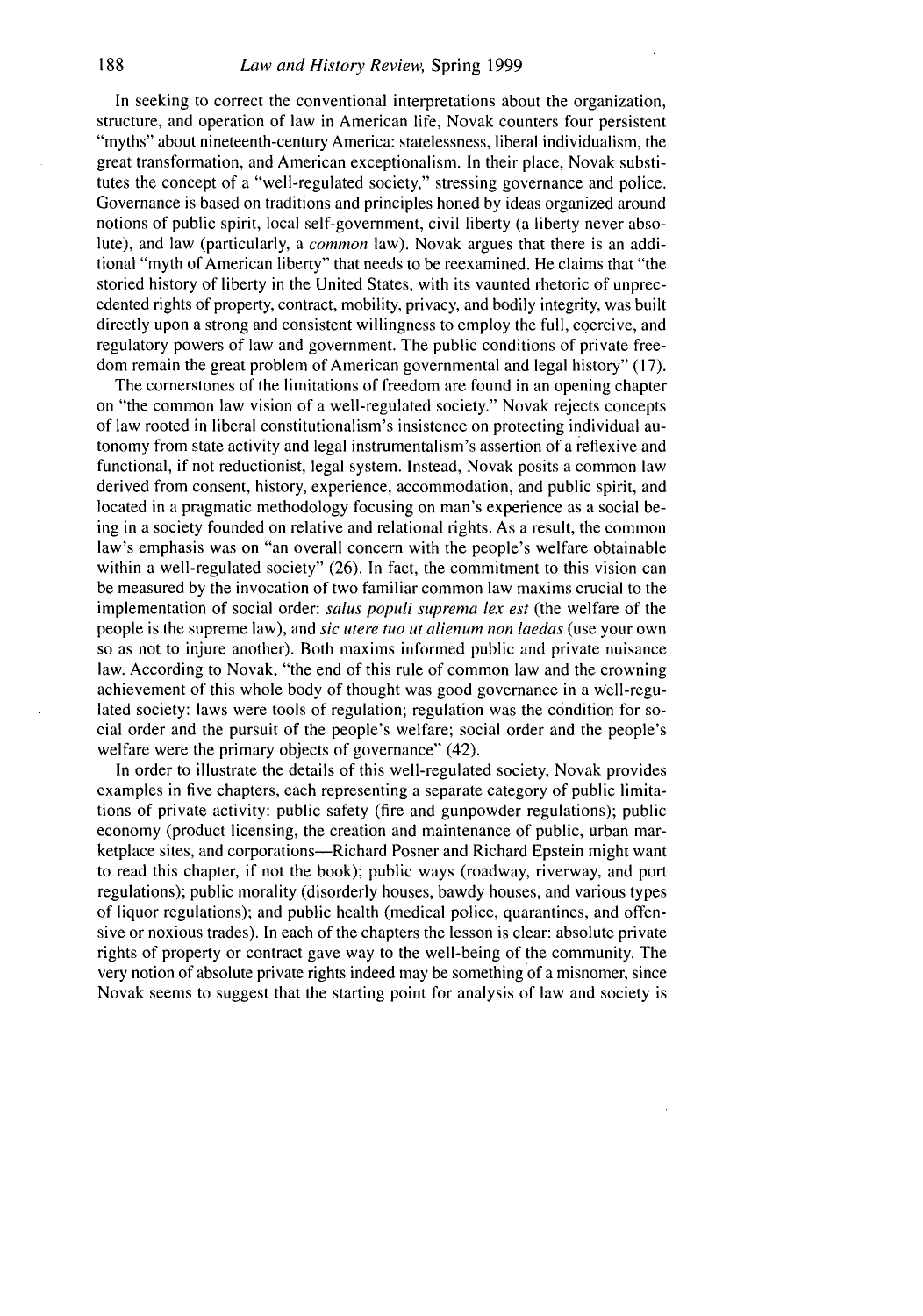the assumption that the public welfare is foremost and that individual rights are derivative and must be accommodated to an overarching public interest. "The first historical lesson to be drawn from the well-regulated society," writes Novak, "concerns the overwhelming presence of the state and regulation in nineteenth-century American life.... All private interests and rights were subordinate to  $\dots$  public objectives" (235-36).

Novak provides abundant evidence for his claim that, through ordinances, municipal regulations, statutes, and common law decisions, public officials—including judges-carved out realms of public activity that most citizens sanctioned in some way, though in the private law setting at least one of the parties was challenging the norm. And some regulations provide examples of micro-management: the 1810 statute regulating rates on the New York City-Nassau Island ferry provided the same charge for carrying mahogany bedsteads, tea or card tables, or dogs-four times the charge for carrying lambs, muskets, or empty milk kettles. Novak unmasks the intrusiveness of the premodern polity into many corners of American life. Novak's point, of course, is that nineteenth-century Americans did not experience this regulation as intrusive at all, nor did they merely tolerate it, rather they encouraged and accepted it as part of their everyday existence. The historical question then is what do we make of this "regulation"?

A clue may reside in the historiography that dominates Novak's book, Novak primarily relies on, though to varying degrees, the historical relationship of law and society suggested by Morton Keller's regulatory studies and by the work of Dirk Hartog and Chris Tomlins. Events and ideas about governance, police, and law are socially constructed (the intellectual debt to Foucault is acknowledged as well) through a complex matrix that defies ready characterization, but that once might have been ascribed to economic determinism or functionalism. Firmly, though not uniformly rejected (you have to read the footnotes carefully), are the 4-H club (Hartz, Horwitz, Hovenkamp, and Hurst), presumably because they suffer from the sin of having espoused at various times, though with different conclusions, ideas that placed the monolith of individualism as the centerpiece of American legal historiography. Individualism will not do, whether it is linked causally to industrialism, materialism, or entrepreneurship. Rather, according to Novak, a closer look reveals a society in balance-with a commonly held belief that it was appropriate for *individuals* to accept restraints on their freedom for the purpose of enhancing the better good. Nineteenth-century America was an organically united society agreeing on certain principles, among them the limitation in certain circumstances of the social and economic expression of freedom. Duties and responsibilities were shared, so that communities, and, ultimately, individuals could prosper.

This then is a modem, historiographical version of community, shorn of economically determined constraints. In an earlier generation, this book might have found its origins in neo-Marxist thought where we could have debated whether or not Novak's evidence means that individual rights did not have a central role to play in American society, and that American society, therefore, was grounded in community, or instead, that a modem emphasis on individual rights shows an illegitimate transformation from a communitarian ethic. What Novak does directly,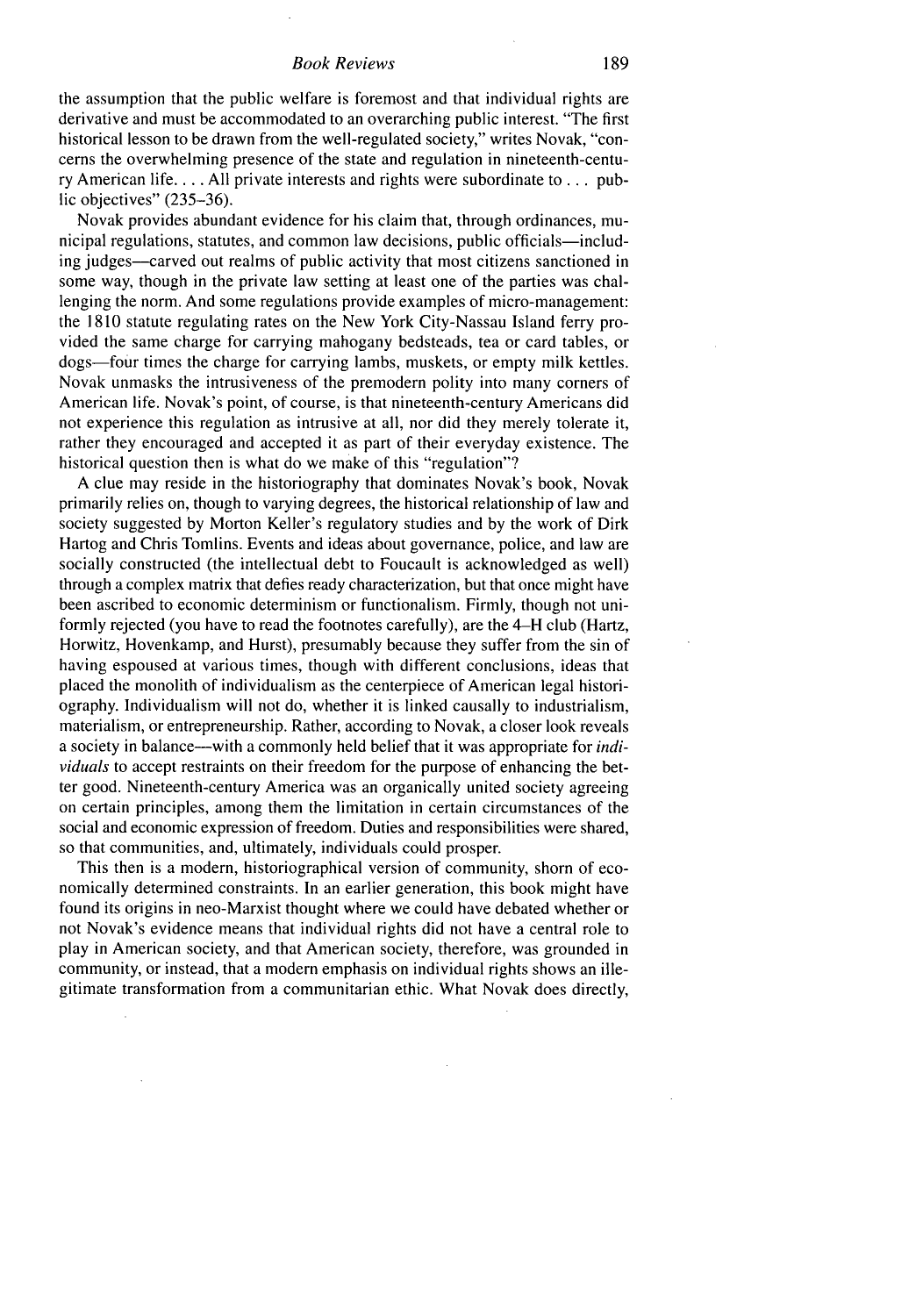however, is challenge the historically drawn image of unrestrained, self-interested activity as the norm with interest, factions, or groups competing for resources (particularly economic activity in the marketplace-there is no such thing as a "free" market, all markets are regulated in some fashion). Instead, he suggests that the appropriate method of interpretation should take into account the relationships between individuals (with duties to one another) and society (with duties enforced through regulated activities). The goal is to transcend traditional dichotomies of interpretation like private/public, individual/state, individual/community, and reduce them to the category of historical anachronism, an old way of thinking about the world.

As in all counterrevolutions, there are certain untidy corners. In striving to redress a perceived imbalance in one direction toward individualism, Novak may have swung the pendulum too far back in the direction of regulation. One narrative may have simply replaced another, though the more accurate account may lie somewhere in between. And there may be competing definitions of individual liberty at stake. One person's regulation may be another person's freedom. For example, when an individual's property is altered under state authority to make a better roadway, it may be an uncompensated regulation of that owner's interest. But presumably the result of the public improvement is to encourage or enhance another person's ability to exercise their liberty perhaps by getting to market to buy and sell or engage in some other activity.

By focusing on a "well-regulated society," Novak risks emphasizing consensus over conflict and therefore deemphasizing the plight of certain disadvantaged and excluded groups in nineteenth-century America. For instance, Gordon Wood's most recent work on the radicalism of the American Revolution is missing from this book. Because Wood stressed the increasingly uncomfortable match between revolutionary rhetoric and the legacy of dependent social relations, it would have been nice to know how the notion of regulated private conduct fits with movements to free from restraints individuals embedded in the status relations of husband/wife, parent/child, master/servant, town/pauper, landlord/tenant, or creditor/debtor. It is to Novak's credit that he seems aware of the consensus problem, as well as the paradox of simultaneously resisting being driven back in time looking for the roots of his paradigm (for instance, the rich, ambiguous seventeenth-century Puritan morality tale of Robert Keanye, analyzed at different times by Perry Miller, Bailyn, and Innes), and forward in time (addressed in a brief, concluding chapter) to the presentist concerns of a twentieth-century world of a centralized, interventionist, bureaucratic state poised in an uneasy tension with a regime of individual rights and entitlements.

The modern state is now omnipresent: are we to wax nostalgic for a simpler, locally grounded model of nonthreatening, regulatory equipoise, or are we to accept some modern notion of regulation secure in the knowledge that it is as central to the American experience as, say, republican, civic virtue? We just need to guard against its excesses, like any other threat to social order, but we ought to be reminded that some version of regulation has always been with us. Does regulation, therefore, not only heighten consensus but also lead to emphasizing the con-